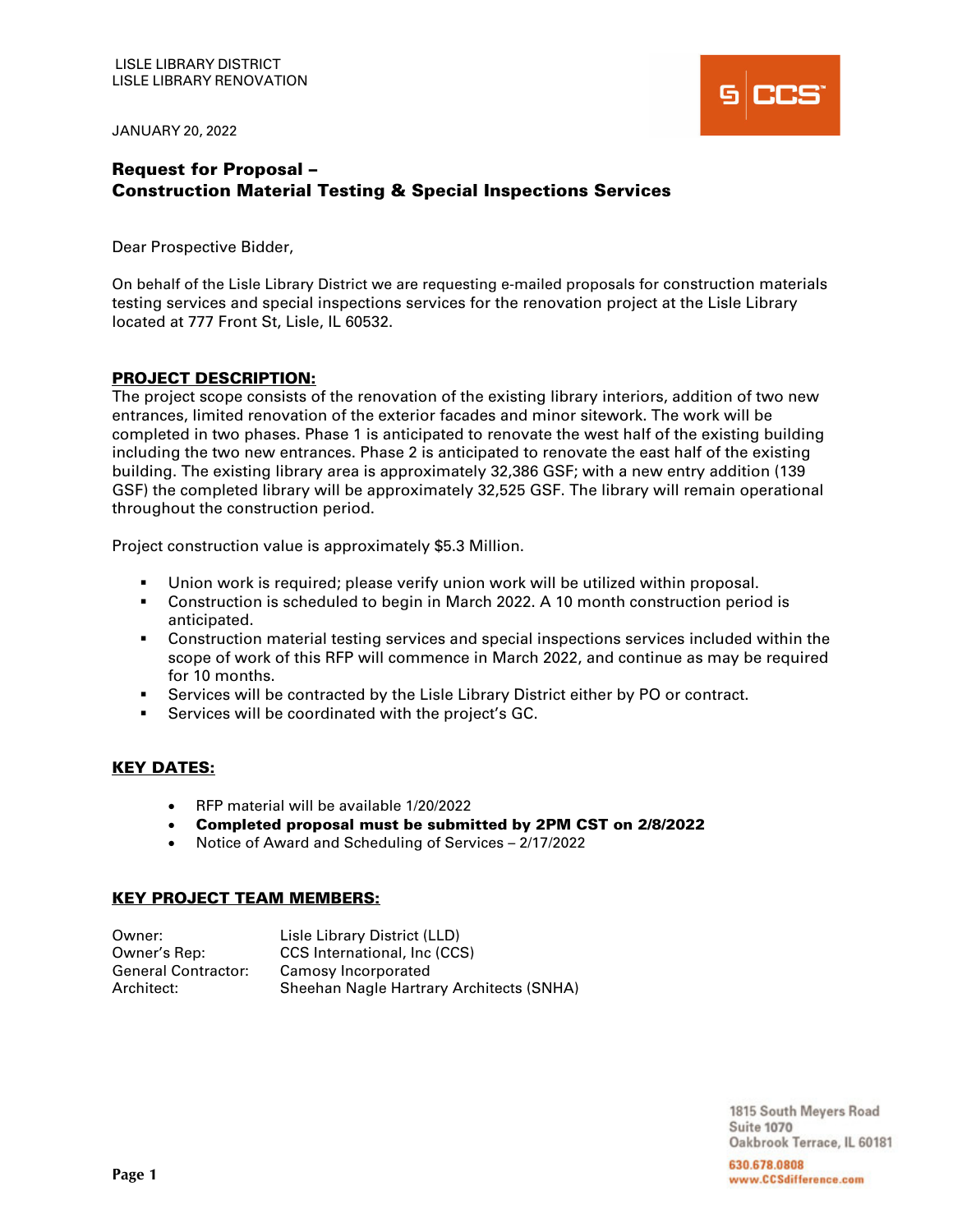JANUARY 20, 2022

## SCOPE OF SERVICES:

The project will require, among other items, material testing and special inspections of the following components per the project documents.

- 1) Section 014000 Quality Requirements
- 2) Section 033000 Cast in Place Concrete<br>3) Section 051200 Structural Steel Framin
- 
- Structural Steel Framing 4) Section 053100 - Steel Decking
- 
- 5) Section 054000 Cold Formed Metal Fabrications
- 6) Section 057313 Glazed Decorative Metal Railings<br>7) Section 078413 Penetration Firestopping
- 
- Penetration Firestopping 8) Section 078446 - Joint Firestopping
- 
- 9) Section 312000 Earth Moving
- 
- 10) Section 321216 Asphalt Paving
- 11) Section 321313 Concrete Paving
- 12) Other Tests as needed

The following exhibits are included within this RFP:

- Exhibit A Material Testing and Special Inspections Specifications.
- Exhibit B Architectural, Structural and Civil 'Issued for Bid and Permit Drawings'.

Exhibits can be found at the following link: https://www.dropbox.com/sh/qa185bb5b9dvly7/AABSuvuHuOj0WfZPYz9AdNYTa?dl=0

All material testing and special inspections must conform to specifications and code as described.

Please review Exhibit A and Exhibit B and include any additional required tests or related information in your submitted proposal.

## PROPOSAL FORMAT:

Please submit a fee breakdown structure, consistent with the categories of material testing and special inspections listed above.

The proposal should be complete and include itemization of the various types of tests and inspections that will be performed, hourly wage rates and services provided for each category of material testing and special inspections.

Your Proposal should include:

- Field Services including
	- o Hourly Wage Rates
	- o Equipment Charges
	- o Travel Costs
		- Please note that overtime will not be allowed for travel time
		- Cylinder pickup charge
	- o Reimbursables
	- o Overtime Rate
	- Laboratory Testing

List continued on next page

1815 South Meyers Road **Suite 1070** Oakbrook Terrace, IL 60181

630.678.0808 www.CCSdifference.com